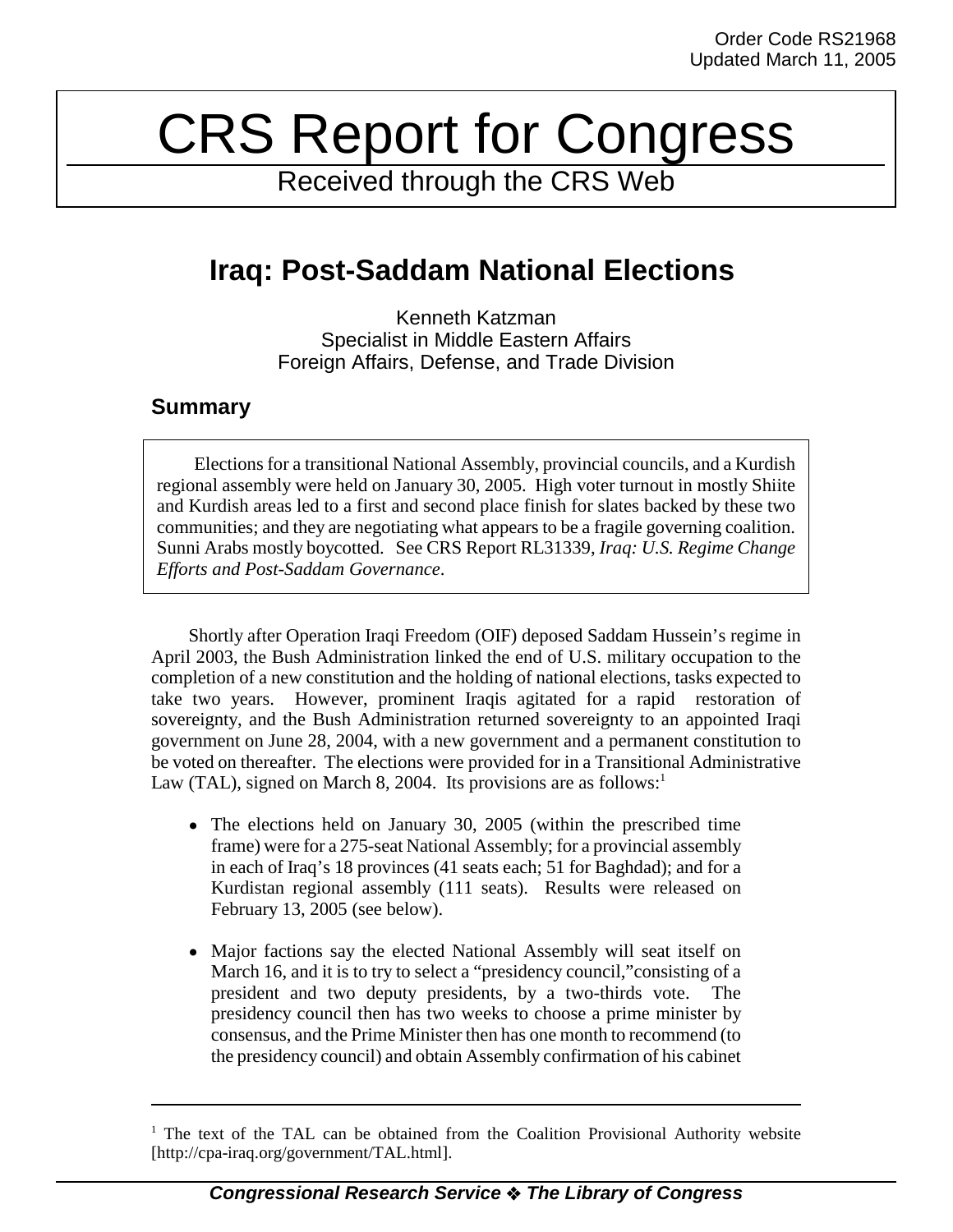choices. Cabinet ministers could be persons not elected to the Assembly. The Prime Minister and his cabinet are subject to confirmation by a majority vote of the Assembly.

• The National Assembly is to draft (by August 15, 2005) a constitution to be put to a national vote (by October 15, 2005). The TAL allows twothirds of the voters in any three Iraqi provinces to veto the constitution, essentially giving every major community (Kurds, Sunnis, or Shiites) a veto. If the permanent constitution is approved, elections for a permanent government are to occur by December 15, 2005, and it would take office by December 31, 2005. If the constitution is defeated, the December 15 elections will be for a new transitional National Assembly and a new draft is to be written and voted on by October 15, 2006.

#### **The Election Process and Planning**

In June 2004, the United Nations formed an 8-member central Independent Electoral Commission of Iraq (IECI), nominated by notables from around Iraq, to run the election process. CPA orders 92, 96, and 97, issued just before the June 28, 2004 handover of sovereignty to an interim government, provided for voting by proportional representation (closed list). Under that system, voters chose among competing "political entities": a party, a coalition of parties, or an individual running as an independent. Seats in the National Assembly (and the provincial assemblies) were allocated in proportion to a slate's showing in the voting. Any entity that obtained at least 1/275 of the vote (about 31,000 votes) obtained a seat. Some criticized this system as precluding the possibility of delayed elections in insecure areas and likely to favor well-established parties.<sup>2</sup> Others said this system was the easiest to administer in a short time frame. Under IECI rules, a woman candidate occupied every third position on electoral lists in order to meet the TAL's goal for at least 25% female membership in the new Assembly.

Under an Iraqi decision announced on November 4, 2004, Iraqis abroad, estimated at about 1.2 million, were eligible to vote. The International Organization for Migration (IOM) was tapped to run the "out-of-country voting" (OCV) program. U.N. electoral advisers had opposed OCV because of the complexity of the task, as well as the expense. The 14 countries where this voting took place were Australia, Canada, Denmark, France, Germany, Iran, Jordan, Netherlands, Sweden, Syria, Turkey, UAE, Britain, and the United States.<sup>3</sup> About 275,000 Iraqi expatriates (including dual citizens and anyone who can demonstrate that their father was Iraqi) registered, and about 90% of them voted.

Inside Iraq, registration of voters and political entities took place November 1 - December 15, 2004. Voter lists were based on ration card lists containing about 14 million names; voters needed to be at least 18 years old. Voters did not need to formally "register" to vote, but they had the opportunity to verify or correct personal information on file at 550 food ration distribution points around Iraq. In some of the restive Sunni areas, this verification process did not take place, but voters were able to vote by presenting valid identification on election day. Each political entity was required to

<sup>2</sup> Diamond, Larry. "Not Perfect, But 'Reasonably Credible.'" *Wall Street Journal* op.ed. Oct. 25, 2004.

<sup>&</sup>lt;sup>3</sup> For more information on the out-of-country voting, see [http://www.iraqocv.org].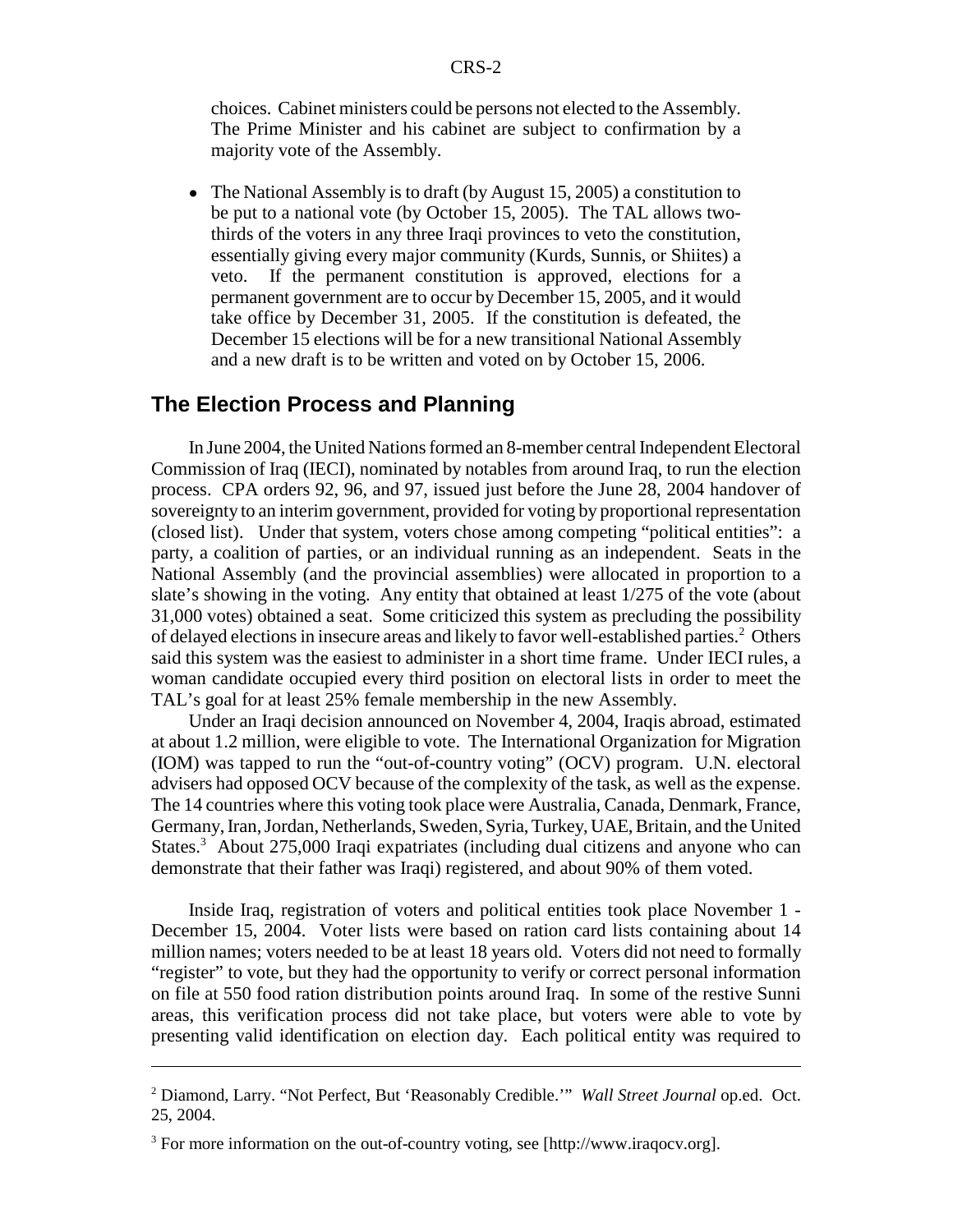obtain 500 signatures from eligible voters and pay about \$5,000 to be registered. There were about 5,200 polling centers on election day; each center housed several polling stations. About 6,000 Iraqis staffed the branches of the IECI in each province, and 200,000 Iraqis staffed polling places on election day.

#### **Security, Logistics, and Funding**

Whether or not Iraq was secure enough to conduct a legitimate vote was an issue under nearly constant review. Of particular concern were those four provinces dominated by Sunni Arabs (Anbar, Nineveh, Salahuddin, and Baghdad) in which insurgents have been most active. In December 2004, President Bush stated that a postponement would represent a victory for the insurgents and that elections should proceed as scheduled. The U.S. commitment to the election schedule came despite a postponement petition in November 2004 by seventeen mainly Sunni Arab parties.

Due to lack of security or Sunni Arab (20% of the overall population) perceptions of inevitable election defeat, campaigning and indications of voter interest were low in the restive Sunni areas.<sup>4</sup> Prior to the election, many members of IECI local branches in these areas resigned due to insurgent intimidation, although their membership was replaced. Prior to election day, insurgents repeatedly targeted polling stations and, in leaflets and graffiti, threatened to kill anyone who voted. In an effort to secure restive cities for the vote, U.S. forces conducted numerous counter-insurgency operations in the four months prior to the vote, including a November 2004 operation to end insurgent control of Fallujah. U.S. force levels in Iraq rose to 150,000 from the prior level of about 140,000. Braced for the threatened insurgent violence, polling centers were guarded that day by the approximately 130,000 members of Iraq's security forces, with U.S. forces close by for back-up and quick reaction. Two days prior to election day, all vehicle traffic was banned, and Iraq's borders were closed. Many polling locations were not announced until a few days prior to election day.

Security concerns also affected the ability of the United Nations to assist Iraq's election preparations. Iraqi officials complained that the approximately 100-person U.N. contingent in Iraq included only 19 election specialists. There were another 12 U.N. election specialists in Jordan involved in the effort. In an effort to bolster U.N. assistance to the election, U.S. officials obtained some donors to a protection force for the U.N. contingent, provided for by U.N. Security Council Resolution 1546 (June 8, 2004). Fiji deployed 130 troops and Georgia deployed 691 troops. There was also concern over the vote monitoring process. Canada led a contingent of about 25 observers ("International Mission for Iraq Elections") from eleven nations to monitor the Iraq vote. However, the mission took place in Jordan and was limited to assessing Iraq's voting procedures by working with about 50,000 Iraqis who monitored the voting. (One of these international observers was in Iraq). Another 129 foreign observers — mainly foreign diplomats posted to Iraq — did some monitoring from Baghdad's protected "Green Zone."

**Funding.** The Bush Administration assisted Iraq in the elections process, as well as other election-related functions. The Iraqi government budgeted about \$250 million

<sup>4</sup> Vick, Karl. "Sunni Party Pulls Out of Iraq Vote As Doubts Grow." *Washington Post*, Dec. 28, 2004.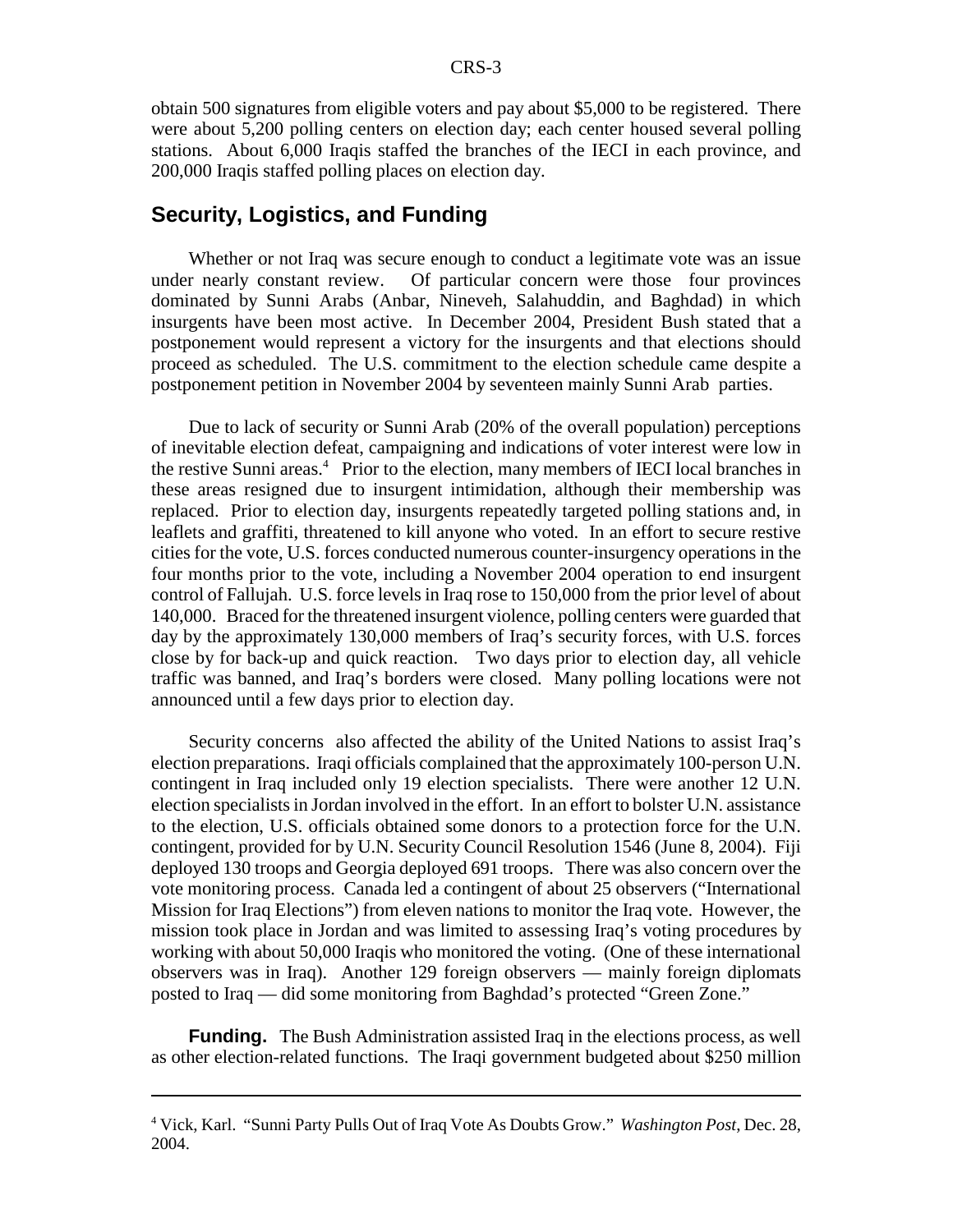for the elections inside Iraq, of which \$130 million was to be offset by international donors, including about \$40 million from the European Union. Out of funds appropriated in the \$18.6 billion for Iraq reconstruction provided by an FY2004 supplemental appropriation (P.L. 108-106), the United States provided: \$40 million to improve the capacity of the IECI; \$42.5 million for elections monitoring by Iraqis; and \$40 million for political party development, through the International Republican Institute and National Democratic Institute. The funds were apportioned from \$832 million provided by the supplemental for "democracy and governance" for FY2004. The out-of-country voting cost an additional \$92 million, of which \$11 million was for the U.S. component. No U.S. funds were spend for the out-of country voting.

## **Election Competition5**

The Iraqi groups that took the most active interest in the elections were primarily those parties best positioned to win seats: Shiite Islamist parties, the Kurds, and established secular parties. A total of 111 entities were on the National Assembly ballot: 9 of them were multi-party coalitions, 75 were single political parties, and 27 were individuals. The 111 entities contained over 7,000 candidates. Another 9,000 candidates, also organized into party slates, competed in the provincial and Kurdish elections.

The most prominent slate, the "United Iraqi Alliance" (UIA), was brokered by Grand Ayatollah Ali al-Sistani and his top aides, including former nuclear scientist Hussein Shahristani. Sistani himself, who is Iraq's supreme Shiite leader, was not a candidate. The 228-candidate slate consisted of 22 parties, clearly dominated by two large Shiite Islamist parties, the Supreme Council for the Islamic Revolution in Iraq (SCIRI) and the Da'wa Party. Both, but particularly SCIRI, are considered politically close to Tehran. The first candidate on the UIA slate was SCIRI leader Abd al-Aziz al-Hakim, who was in exile in Iran during the 1980s-1990s. Da'wa leader Ibrahim Jafari, currently a Vice President, was number seven. In the tenth position was secular Shiite Ahmad Chalabi, a former U.S. ally who has aligned his secular Iraqi National Congress (INC) with the Islamist Shiites. There were 14 supporters of radical young Shiite cleric Moqtada al-Sadr on the slate, but Sadr's top aides, apparently with his backing, publicly denounced the election as an illegitimate product of U.S. occupation. In an effort to include all of Iraq's various communities, the UIA slate included some non-Islamist Shiites, Sunni tribalists (about 30 Sunnis total on this slate), and Turkoman and Yazidi ethnic and religious minority candidates. Pro-Sadr Shiites also formed a competing slate, the National Independent Elites and Cadres, and competed in provincial elections.

Other large slates consisted of long-established parties. The two main Kurdish parties, the Patriotic Union of Kurdistan (PUK) and the Kurdistan Democratic Party (KDP) put aside lingering rivalries to offer a joint 165-candidate list ("Kurdish Alliance"). Prime Minister Iyad al-Allawi filed a six-party, 233-candidate slate ("the Iraqi List") led by his Iraqi National Accord (INA) party. His list included tribal leaders and some secular Sunni and Shiite independents. The Communist Party, headed by former Iraq

<sup>&</sup>lt;sup>5</sup> A detailed discussion of many of these competing groups is contained in CRS Report RL31339, *Iraq: U.S. Regime Change Efforts and Post-Saddam Governance*. Some of the information in the section comes from CRS conversations with experts and U.S. officials.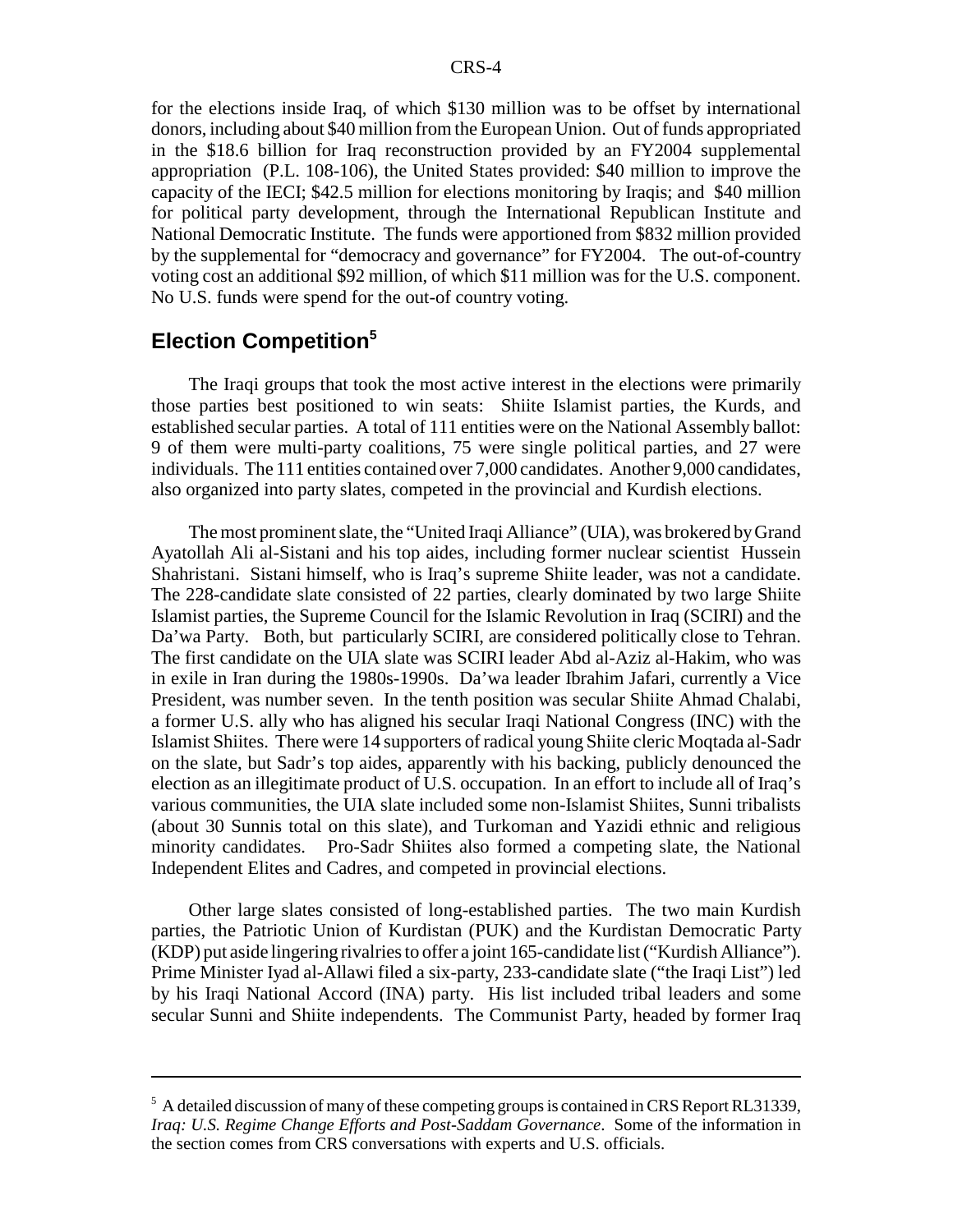Governing Council member Hamid al-Musa, filed a 257-candidate slate called the "People's Union." Smaller parties that included both Sunnis and Shiites, also competed.

Some Sunni-based parties competed, but others did not. An 80-candidate slate was offered by President Ghazi al-Yawar, a Sunni tribal figure who formed the "Iraqis Party." Adnan Pachachi, a Sunni elder statesman who heads the Iraqi Independent Democrats, offered a slate consisting mostly of professionals. A pro-monarchist slate of the Movement for Constitutional Monarchy (MCM) was mostly Sunni as well. A moderate Islamist group, the Iraqi Islamic Party of former Governing Council member Muhsin Abd al-Hamid, filed a 275-seat slate, but it withdrew from the election in December 2004. The Iraqi Muslim Clerics' Association, which is said to be close to the insurgents, did not compete and called for a Sunni boycott. Some Sunni groups who boycotted the National Assembly contest nonetheless participated in the provincial assembly elections.

#### **The Vote, Results, and Post-Election Bargaining**

The voting itself was conducted relatively smoothly. Insurgents conducted about 160 attacks, killing about 30 Iraqis, but no polling stations were overrun and Shiite and Kurdish voters appeared mostly undeterred. Total turnout was about 58% (about 8.5 million votes). After the polls closed, President Bush said "In great numbers and under great risk, Iraqis have shown their commitment to democracy... The Iraqi people, themselves, made this election a resounding success." World reaction was favorable, including from governments, such as France and Germany, that have criticized U.S. Iraq policy. Members of Congress widely praised the vote.

 National Assembly results, contained in a table below, appeared to match many predictions. In provincial elections, the Kurds won about 60% of the seats in Tamim (Kirkuk) province (26 out of 41 seats); Sunni Arabs hold 6 and Turkomens hold 9 seats. This is strengthening Kurdish attempts to gain control of oil-rich city Kirkuk and provoking some Arab and Turkmen backlash. In a result that could divide the Shiite Islamists, Pro-Sadr candidates won pluralities or majorities in several Shiite provinces, including Wasit, Dhi Qar, and Maysan, while SCIRI (running separately) won in Najaf, Karbala, Qadisiyah, and Muthana provinces.

The election results triggered intensive factional bargaining over positions in the new transition government and the future direction of Iraq. The UIA has insisted, on the strength of its showing, that one of its leaders become prime minister; that post will have executive power in this transition government. The bloc has named Da'wa leader Ibrahim Jafari as its choice. The Kurds, based on their strong results, are insisting that PUK leader Jalal Talabani become president. However, even more important to the Kurds than Talabani are guarantees that they will have substantial autonomy, control over resources, and be able to incorporate the oil rich city of Kirkuk, which has a large Kurdish population, into the Kurdish-administered areas in northern Iraq. These demands formed the basis of hard bargaining between the Kurds and the UIA over the past few weeks, but press reports on March 11 say the two groups have reached a tentative agreement on these issues that will enable them to form a government shortly after the transitional Assembly meets on March 16. However, the agreement appears to be preliminary, and there are still differences over the number of other senior positions allotted to each bloc, and to the Sunni Arabs, as well as the firmness of UIA promises to meet Kurdish demands. Press reports say the UIA leaders have agreed to "discussions" or to a process of "consensus"